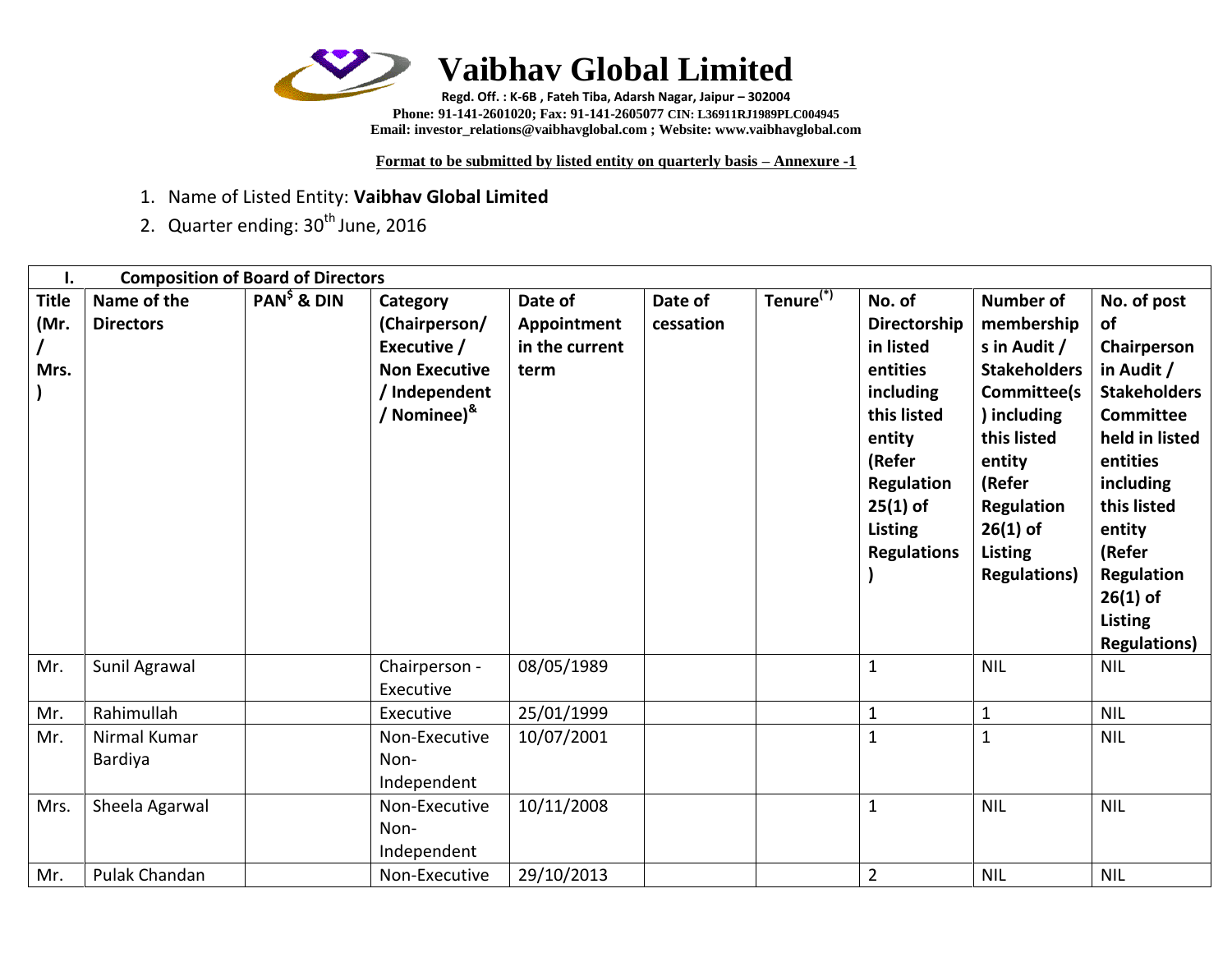|     | Prasad                 | Non-            |            |            |           |                |                |                |
|-----|------------------------|-----------------|------------|------------|-----------|----------------|----------------|----------------|
|     |                        | Independent     |            |            |           |                |                |                |
| Mr. | <b>Hemant Sultania</b> | Non-Executive   | 28/07/2015 | 12/05/2016 |           | <b>NIL</b>     | <b>NIL</b>     | <b>NIL</b>     |
|     |                        | Non-            |            |            |           |                |                |                |
|     |                        | Independent     |            |            |           |                |                |                |
| Mr. | Surendra Singh         | Independent $-$ | 01/04/2014 |            | 3 Years   | $\overline{2}$ | $\mathbf{1}$   | $\overline{2}$ |
|     | <b>Bhandari</b>        | Non Executive   |            |            |           |                |                |                |
| Mr. | Vikram Girish          | Independent-    | 01/04/2014 | 19/05/2016 |           |                | <b>NIL</b>     | <b>NIL</b>     |
|     | Kaushik                | Non Executive   |            |            |           |                |                |                |
| Mr. | Mahendra Kumar         | Independent-    | 01/04/2014 |            | 3 Years   | 6              | $\overline{4}$ | $\overline{4}$ |
|     | Doogar                 | Non Executive   |            |            |           |                |                |                |
| Mr. | P.N. Bhandari          | Independent $-$ | 29/01/2015 |            | 2 Years 2 |                | $\mathbf{1}$   | <b>NIL</b>     |
|     |                        | Non Executive   |            |            | Months    |                |                |                |
| Mr. | Santiago Roces         | Independent-    | 28/07/2015 |            | 2 Years   |                | <b>NIL</b>     | <b>NIL</b>     |
|     | Moran                  | Non Executive   |            |            |           |                |                |                |
| Mr. | Harsh Bahadur          | Independent-    | 26/09/2015 |            | 2 Years   | $\overline{2}$ | $\mathbf{1}$   | <b>NIL</b>     |
|     |                        | Non Executive   |            |            |           |                |                |                |

<sup>\$</sup> PAN number of any director would not be displayed on the website of the Stock Exchange

 $^8$  Category of Directors means executive / non – executive / independent / nominee. If a director fits into more than one category write all categories separating them with hyphen

(\*) to be filled only for Independent Director. Tenure would mean total period from which Independent directors is serving on Board of Directors of the Listed entity in continuity without any cooling off period.

| <b>Composition of Committee</b><br>П.                   |                                                                                                                             |                                                                                                            |
|---------------------------------------------------------|-----------------------------------------------------------------------------------------------------------------------------|------------------------------------------------------------------------------------------------------------|
| <b>Name of the Committee</b>                            | Name of the Committee Members                                                                                               | Category (Chairperson/Executive / Non<br>Executive / Independent / Nominee) <sup>5</sup>                   |
| 1. Audit Committee                                      | 1. Mr. Surendra Singh Bhandari<br>2. Mr. P.N. Bhandari<br>Mr. Mahendra Kumar Doogar<br>3.<br>Mr. Nirmal Kumar Bardiya<br>4. | Independent - Non Executive<br>Independent - Non Executive<br>Independent - Non Executive<br>Non-Executive |
| 2. Nomination, Remuneration & Compensation<br>Committee | 1. Mr. P.N. Bhandari<br>Mr. Surendra Singh Bhandari<br>Mr. Nirmal Kumar Bardiya<br>3.                                       | Independent - Non Executive<br>Independent - Non Executive<br>Non-Executive                                |
| <b>Risk Management Committee</b><br>3.                  | <b>NA</b>                                                                                                                   | NA.                                                                                                        |
| Stakeholders Relationship Committee<br>4.               | Mr. Surendra Singh Bhandari<br>1.<br>Mr. Mahendra Kumar Doogar<br>2.                                                        | Independent - Non Executive<br>Independent - Non Executive                                                 |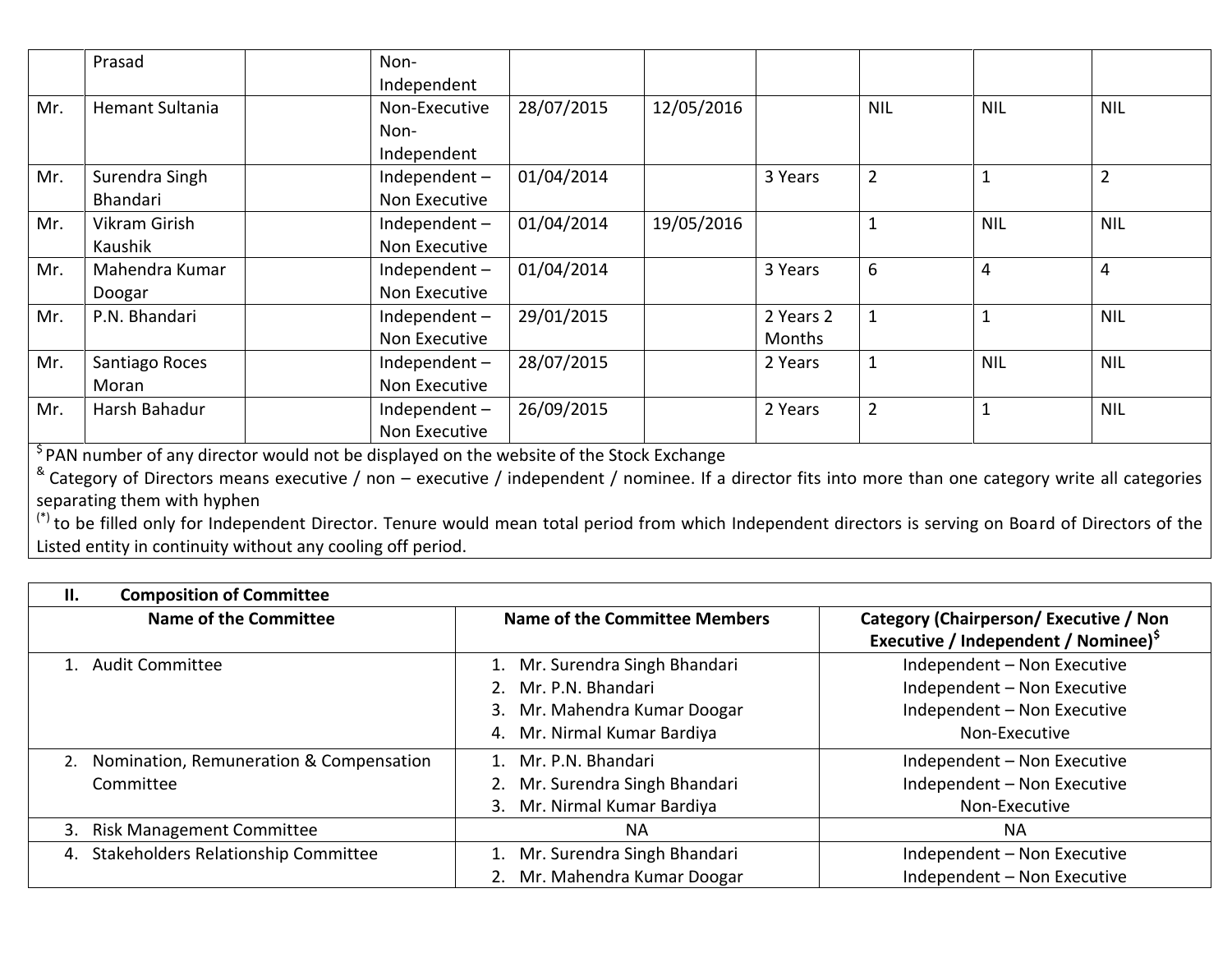|                                                                                                                                                                                | 3. Mr. Rahimullah | Executive |
|--------------------------------------------------------------------------------------------------------------------------------------------------------------------------------|-------------------|-----------|
| $\vert$ $\degree$ Category of Directors means executive / non – executive / independent / nominee. If a director fits into more than one category write all categories $\vert$ |                   |           |
| separating them with hyphen.                                                                                                                                                   |                   |           |

| <b>Meetings of Board of Directors</b><br>Ш.                                                                                                   |                     |                            |
|-----------------------------------------------------------------------------------------------------------------------------------------------|---------------------|----------------------------|
| Date(s) of Meeting (if any) in the previous Quarter<br>Date(s) of Meeting (if any) in the relevant<br>Maximum gap between any two consecutive |                     |                            |
|                                                                                                                                               | Quarter             | meetings in number of days |
| 25 <sup>th</sup> January, 2016                                                                                                                | $19^{th}$ May, 2016 | 114 days                   |

| <b>Meetings of Committees</b><br>IV.                                                                                                    |                                                       |                                                        |                                                                               |  |  |
|-----------------------------------------------------------------------------------------------------------------------------------------|-------------------------------------------------------|--------------------------------------------------------|-------------------------------------------------------------------------------|--|--|
| Date(s) of Meeting (if any) in the relevant<br>Quarter                                                                                  | Whether requirement of<br><b>Quorum met (Details)</b> | Date(s) of Meeting (if any) in the<br>previous Quarter | Maximum gap between any two<br>consecutive meetings in number of<br>$days(*)$ |  |  |
| <b>Audit Committee:</b><br>$19^{th}$ May, 2016                                                                                          | Yes, All the Members<br>were Present                  | <b>Audit Committee:</b><br>$25th$ January, 2016        | 114 days                                                                      |  |  |
| <b>Nomination, Remuneration &amp;</b><br><b>Nomination, Remuneration &amp; Compensation</b>                                             |                                                       |                                                        |                                                                               |  |  |
| Committee:                                                                                                                              |                                                       | <b>Compensation Committee:</b>                         |                                                                               |  |  |
| Nil                                                                                                                                     |                                                       | Nil                                                    |                                                                               |  |  |
| (*) This information has to be mandatorily be given for audit committee, for rest of the committee giving this information is optional. |                                                       |                                                        |                                                                               |  |  |

| <b>Related Party Transaction</b><br>V.                                                 |                                      |  |  |  |
|----------------------------------------------------------------------------------------|--------------------------------------|--|--|--|
| Subject                                                                                | <b>Compliance Status (Yes/No/NA)</b> |  |  |  |
| Whether prior approval of audit committee obtained                                     | <b>NA</b>                            |  |  |  |
| Whether shareholder approval obtained for material transaction                         | <b>NA</b>                            |  |  |  |
| Whether details of RPT entered into pursuant to omnibus approval have been reviewed by | <b>NA</b>                            |  |  |  |
| Audit Committee                                                                        |                                      |  |  |  |
|                                                                                        |                                      |  |  |  |

**Note:**

- 1. In column "Compliance status", compliance or non-compliance may be indicated by Yes/No/NA. For example, if the Board has been composed in accordance with the requirements of Listing Regulations, "Yes" may be indicated. Similarly, in case the Listed Entity has no related party transactions, the word "N.A." may be indicated.
- 2. If Status is "No" details of non-compliance may be given here: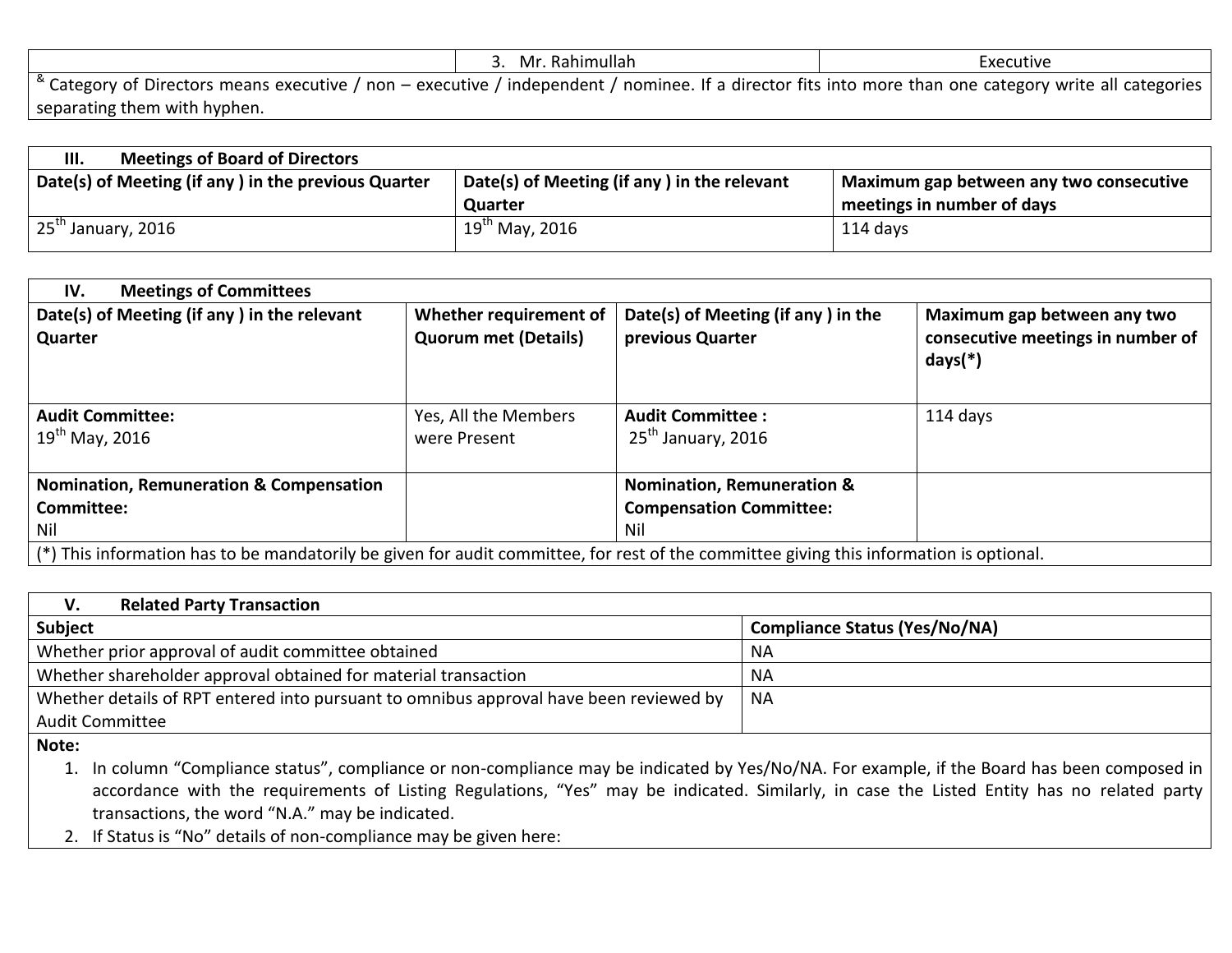| VI. | <b>Affirmations</b>                                                                                                                            |
|-----|------------------------------------------------------------------------------------------------------------------------------------------------|
|     | 1. The composition of Board of Directors is in terms of SEBI (Listing obligations and disclosure requirements) Regulations, 2015.              |
|     | 2. The Composition of the following committees is in terms of SEBI(Listing obligations and disclosure requirements) Regulations, 2015:         |
|     | <b>Audit Committee</b><br>a.                                                                                                                   |
|     | Nomination, Remuneration & Compensation Committee<br>b.                                                                                        |
|     | Stakeholders relationship Committee                                                                                                            |
|     | Risk Management Committee (applicable to the top 100 listed entities)<br>d.                                                                    |
|     | 3. The Committee members have been made aware of their powers, role and responsibilities as specified in SEBI(Listing obligations & disclosure |
|     | requirements), Regulations 2015                                                                                                                |
|     | 4. The meetings of the Board of Directors and above committees have been conducted in the manner as specified in SEBI(Listing obligations &    |
|     | disclosure requirements) Regulations, 2015                                                                                                     |
|     | 5. This report and / or the report submitted in the previous quarter has been placed before Board of Directors.                                |
|     | Any comments/observations/advice of Board of Directors may be mentioned here: NA                                                               |
|     |                                                                                                                                                |
|     | <b>For Vaibhav Global Limited</b>                                                                                                              |
|     |                                                                                                                                                |
|     |                                                                                                                                                |
|     | <b>Brahm Prakash</b>                                                                                                                           |

**Company Secretary & Compliance officer**

Date: 14-07-2016 Place: Jaipur

## **Note:**

Information at Table I and II above need to be necessarily given in 1<sup>st</sup> quarter of each financial year. However if there is no change in subsequent quarter(s) of that financial year, this information may not be given by Listed entity and instead a statement "same as previous quarter" may be given.